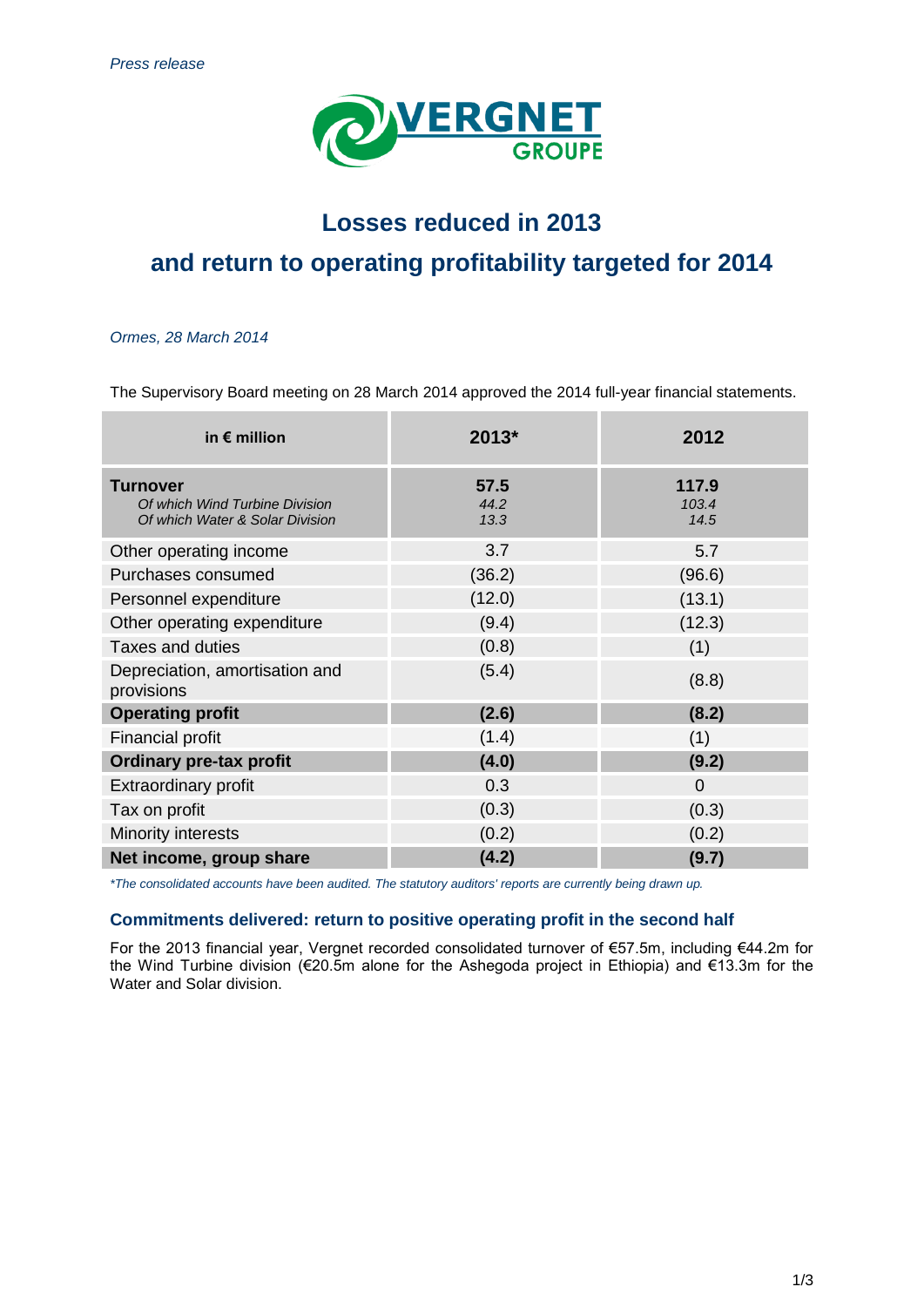Highlights from the wind turbine business (excluding the Ashegoda project) included:

- a first half-year that was affected by the weakness in the wind turbine order book in 2012;
- a second half-year that was lifted by a recovery in business with a three-fold increase in orders compared with 2012 (42 medium power wind turbines versus 13 in 2012).

Business activity for the Solar & Water division, which was at the bottom of the cycle in 2013, was hit by a lack of funding for new projects as a consequence of chronic political instability in Africa.

The group's gross margin is improving and returning to a satisfactory level.

As it continues to optimise its cost structure, the group reduced its personnel expenditure by 9% to €12m. Other operating expenditure was also down by 24% to €9.4m.

As a result, Vergnet's operating profit returned to positive territory in the second half, in line with its recovery plan, and full-year operating profit (-€2.6m) improved markedly compared to the previous year.

Given this information, the group's net income was negative at -€4.2m versus a loss of -€9.7m one year ago.

# **Capital restructuring**

At 31 December 2013, Vergnet's equity was negative, at -€9.8m, and its financial debt was made up of €13.6m in convertible bonds and €4.1m in bank debt. The group's net cash position at 31 December 2013 was €5.2m.

The group is currently reviewing all options with its core shareholders and its financial partners with a view to strengthening its equity before end-2014.

# **Appointment of Henri-Luc Julienne to the Executive Board as Corporate Secretary**

Henri-Luc Julienne, the former Corporate Secretary and Chief Executive of several entities at Bouygues Construction, joined the Executive Committee on 6 March 2014.

# **Return to operating profitability targeted for 2014**

Backed by resurgent business activity, the group is now focusing its development strategy in four different areas:

- *Medium power wind turbines*: this business is focused on the targeted development of Proxwind, which is active on European markets, particularly Italy, the UK, Northern Ireland and Lithuania, and Farwind, whose improved turbine broadens its range of solutions to other profitable market segments including regions with very cold climates (e.g. Russia, etc.) and islands (Samoa and Fiji).
- *Turnkey renewable energy solutions*: the goal is to now offer comprehensive solutions for all renewable energies, including solar, wind and hybrid power. One such concrete example of this development was the signing on 28 February 2014 of a memorandum of understanding with the Nigerian state of Osun for the construction of a 12.8 MW solar power facility.